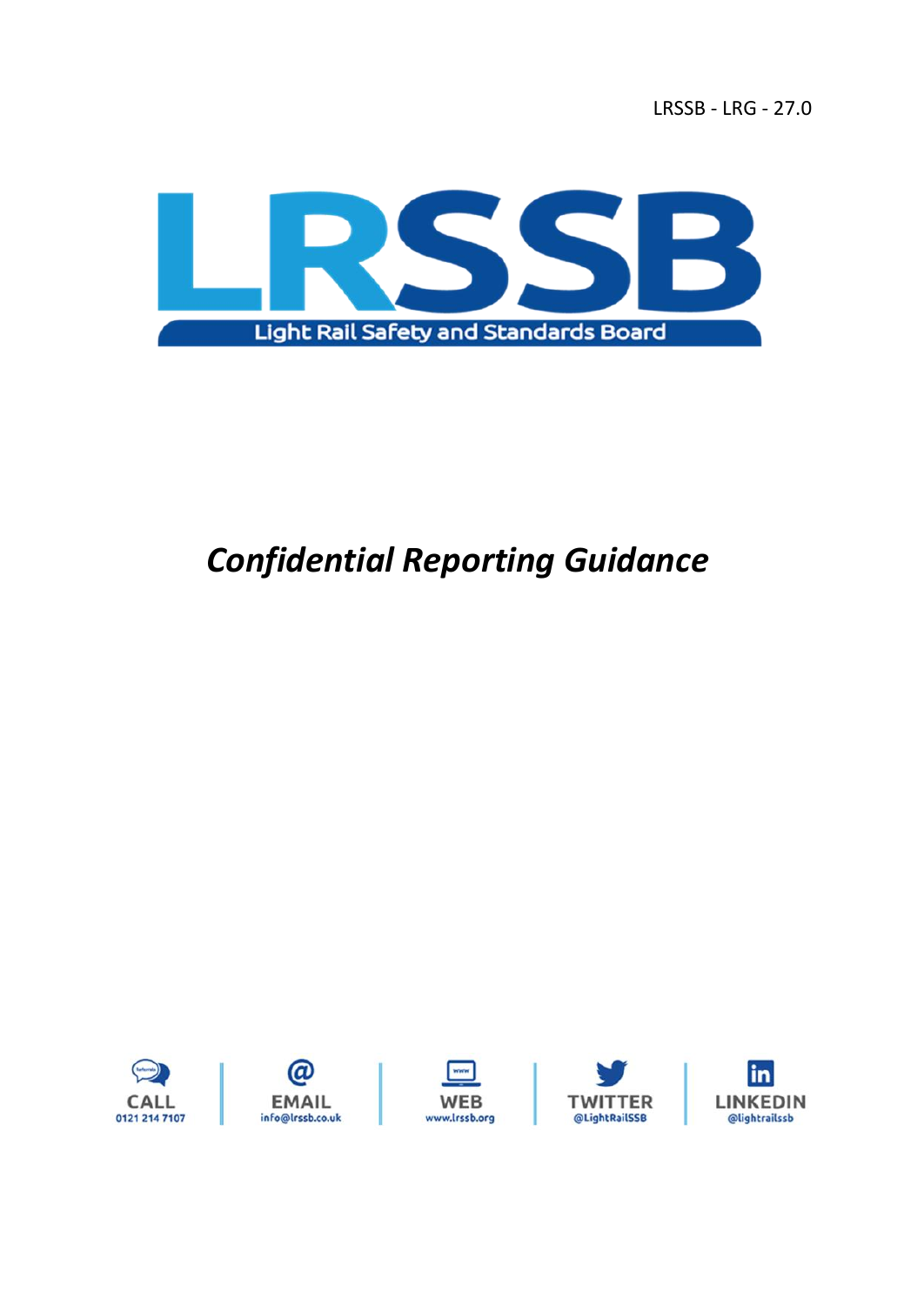

## **CONFIDENTIAL REPORTING GUIDANCE**

| <b>LRSSB - LRG - 27.0</b> |            |
|---------------------------|------------|
| Issue                     |            |
| Revision                  | 0          |
| Date                      | 27/04/2022 |
| Page                      | 1 of 12    |

| TITLE:                 | <b>CONFIDENTIAL REPORTING GUIDANCE</b> |                  |                |                      |            |
|------------------------|----------------------------------------|------------------|----------------|----------------------|------------|
| <b>REF:</b>            | LRG 27.0                               |                  | <b>STATUS:</b> | <b>FINAL</b>         |            |
| <b>ISSUE:</b>          | 01                                     | <b>REVISION:</b> | 00             | <b>DATE:</b>         | 27/04/2022 |
| DEPT:                  | <b>LRSSB Safety Assurance</b>          |                  |                | <b>REVIEW DUE:</b>   | 27/04/2023 |
| <b>DOCUMENT OWNER:</b> |                                        |                  |                | <b>DISTRIBUTION:</b> |            |
| <b>LRSSB</b>           |                                        |                  |                | ALL UK TRAMWAYS      |            |
| <b>DESCRIPTION:</b>    |                                        |                  |                |                      |            |
| . _ __ _ _ _ _ _       |                                        |                  |                |                      |            |

THIS DOCUMENT PROVIDES GUIDANCE IN RELATION TO CONFIDENTIAL REPORTING FOR LIGHT RAIL STAFF.

#### **EXPLANATORY NOTE:**

LRSSB is not a regulatory body and compliance with this guidance document is not mandatory. This document reflects good practice and is advisory only. Users are recommended to evaluate this guidance against their own arrangements in a structured and systematic way, noting that parts of this guidance may not be appropriate to their operations. It is recommended that this process of evaluation and any subsequent decision to adopt (or not adopt) elements of this guidance should be documented. Compliance with any or all of the contents herein, is entirely at an organisation's own discretion.

#### **SOURCE / RELATED DOCUMENTS:**

LRG 1.0 Tramway Principles and Guidance (TPG) (LRSSB)

| <b>RELATED TRAINING COURSES:</b> | <b>RELATED LEGISLATION:</b>                                                                                                |
|----------------------------------|----------------------------------------------------------------------------------------------------------------------------|
|                                  | Health and Safety at Work Act etc. 1974<br>Railways and Other Guided Transport Systems (Safety)<br>Regulations (ROGS) 2006 |

#### **CHANGE NOTES:**

| . . <i>.</i>                     |                  |                        |                 |                            |
|----------------------------------|------------------|------------------------|-----------------|----------------------------|
| Date of<br><b>Issue</b>          | <b>Issue No.</b> | <b>Revision</b><br>No. | <b>Reviewer</b> | <b>Details of Revision</b> |
|                                  |                  |                        |                 |                            |
|                                  |                  |                        |                 |                            |
|                                  |                  |                        |                 |                            |
|                                  |                  |                        |                 |                            |
|                                  |                  |                        |                 |                            |
|                                  |                  |                        |                 |                            |
| <b>UNCONTROLLED WHEN PRINTED</b> |                  |                        |                 |                            |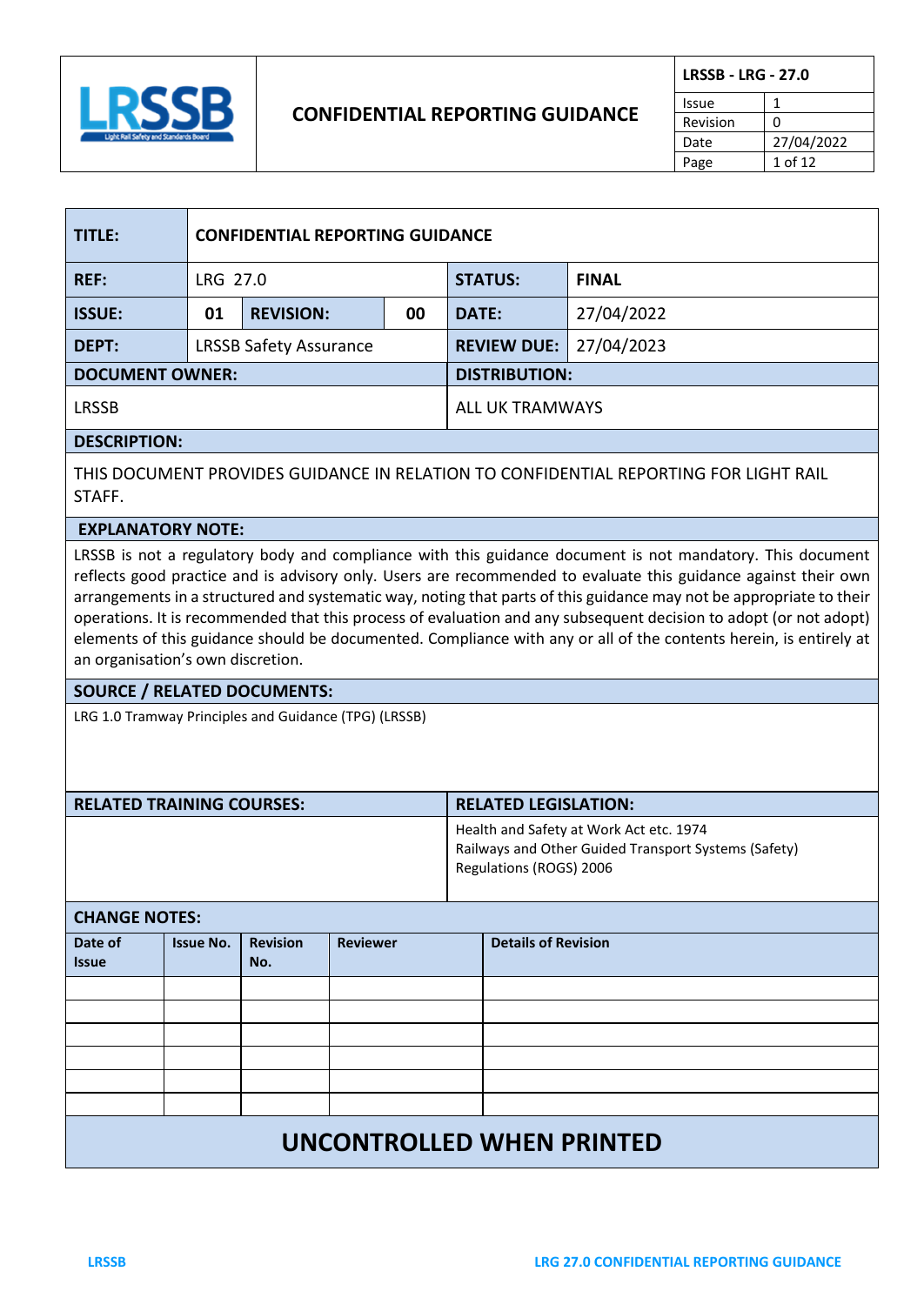

# **LRSSB**

# **DOCUMENT CODE: LRG 27.0**

# **CONFIDENTIAL REPORTING GUIDANCE**

# **CONTENTS**

| 1. | Introduction                                         |
|----|------------------------------------------------------|
| 2. | <b>Scope</b>                                         |
| 3. | <b>Company Representative and Resourcing</b>         |
| 4. | <b>Publicising the Confidential Reporting System</b> |
| 5. | <b>Investigating Safety Reports</b>                  |
| 6. | <b>Outcomes</b>                                      |
| 7. | <b>Respecting and Protecting Confidentiality</b>     |
| 8. | <b>CIRAS</b>                                         |
|    |                                                      |

| Tables  |                      |
|---------|----------------------|
| Table A | <b>Terms</b>         |
| Table B | <b>Abbreviations</b> |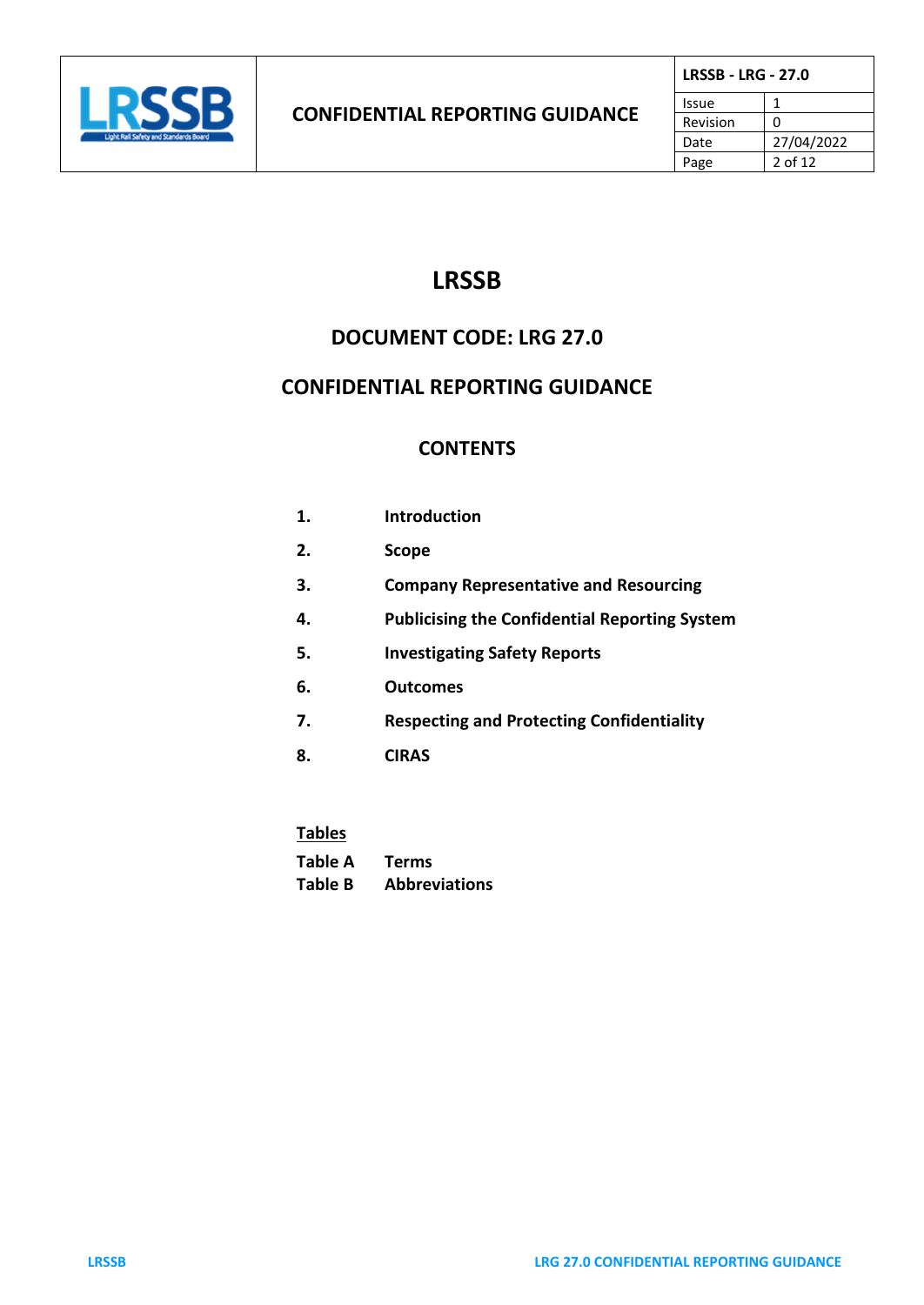

| <b>LRSSB - LRG - 27.0</b> |            |
|---------------------------|------------|
| Issue                     |            |
| Revision                  | ი          |
| Date                      | 27/04/2022 |
| Page                      | $3$ of 12  |

#### **TERMS AND ABBREVIATIONS**

#### **Table A – Terms**

| <b>Term</b>                | <b>Definition</b>                               |
|----------------------------|-------------------------------------------------|
| <b>Light Rail Operator</b> | The operator of the tramway / Light Rail system |

#### **Table B – Abbreviations**

| <b>Term</b>  | <b>Definition</b>                                                                         |  |
|--------------|-------------------------------------------------------------------------------------------|--|
| <b>CIRAS</b> | <b>Confidential Incident Reporting and Analysis Service</b>                               |  |
| <b>LRSSB</b> | Light Rail Safety and Standards Board                                                     |  |
| <b>ORR</b>   | Office of Road and Rail                                                                   |  |
| <b>ROGS</b>  | The Railways and Other Guided Transport Systems (Safety) Regulations<br>2006 (as amended) |  |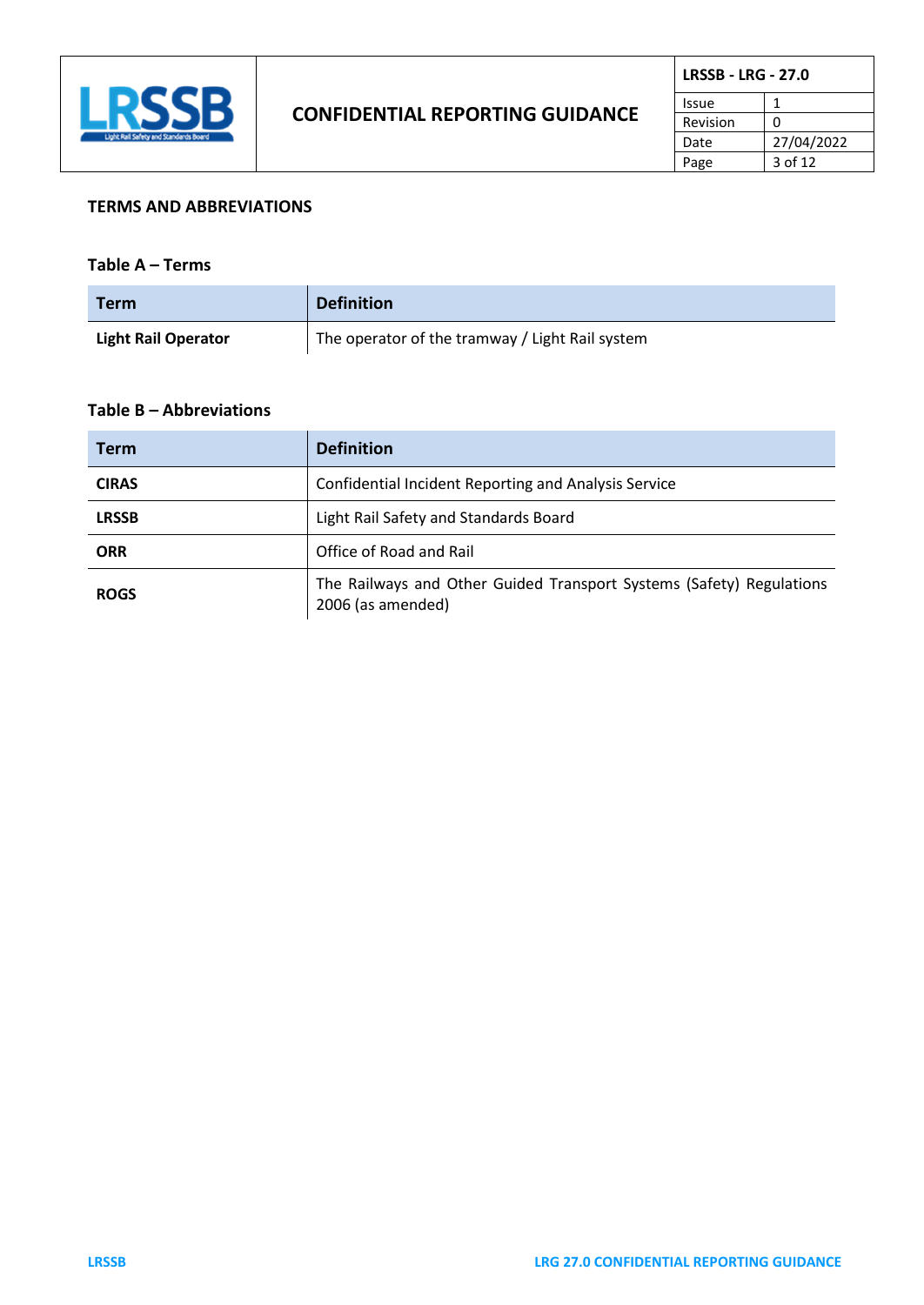

| <b>LRSSB - LRG - 27.0</b> |            |
|---------------------------|------------|
| Issue                     |            |
| Revision                  | O          |
| Date                      | 27/04/2022 |
| Page                      | 4 of 12    |

#### **1. Introduction**

- 1.1. This guidance sets out the basic requirements for a confidential reporting system for Light Rail (tramway) staff. It is a supplementary guide, an addition to guidance that is already available to the rail industry.
- 1.2. This document provides a summary of the areas where Light Rail operators might act to supply a confidential reporting system for all their employees.
- 1.3. This document also includes an outline of the responsibilities of Light Rail operators to publicise the confidential reporting system so all Light Rail employees are aware of its availability, as well as its responsibilities in resourcing investigations and cooperating in responding to reports that have been made by staff.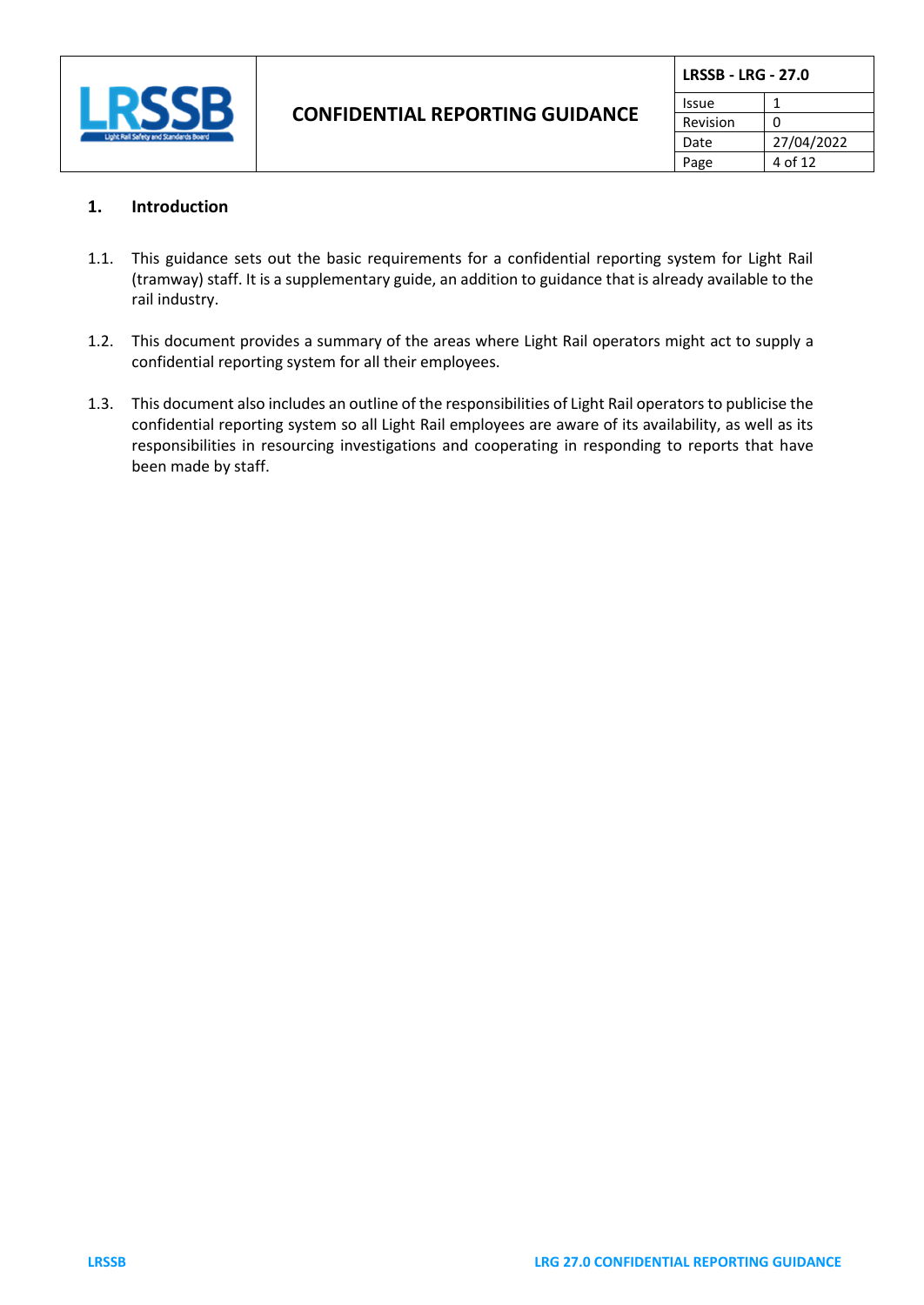

| <b>LRSSB - LRG - 27.0</b> |            |
|---------------------------|------------|
| Issue                     |            |
| Revision                  | O          |
| Date                      | 27/04/2022 |
| Page                      | 5 of 12    |

## **2. Scope**

- 2.1. LRSSB strongly advocates the use of a secure reporting system. The use of secure reporting ensures that the requirement to cooperate under the Railways and Other Guided Transport Systems (Safety) Regulations (ROGS) 2006 (as amended) are met<sup>1</sup>.
- 2.2. An independent confidential reporting service provides a secure way of reporting incidents experienced by Light Rail staff whilst also maintaining confidentiality. The ORR's Risk Management Manual<sup>2</sup> cites the use of an independent confidential reporting service as a way of bringing a cultural excellence in risk management.
- 2.3. In particular, the ORR's Risk Management Manual highlights that the existance of a confidential reporting system, as a complement to internal reporting, can maximise the opportunity for the leadership of the Light Rail operator to use data captured from the reporting to prevent incidents before they happen.
- 2.4. A third party confidential reporting system that reaches across any relevant contractural boundaries can benefit the Light Rail industry as it enables concerns to be raised that may otherwise remain hidden, especially if there is a fear of breaking confidentiality, or where the lines of reporting are not clear.
- 2.5. With the participation of all the Light Rail industry in a confidential reporting system and also across other sectors of industry (where relevant), there is an opportunity to learn from reporting, responding and good practice.
- 2.6. In addition, a confidential reporting system can also provide a mechanism for staff to report incidents where internal channels have been exhausted, or the concern is too sensitive to be reported in this way. Therefore, it also offers an alternative process for issues to be raised.
- 2.7. The Confidential Incident Reporting and Analysis Service (CIRAS<sup>3</sup>) is the secure reporting system used by all existing Light Rail operators. It is an independent service which is informed by the advice of a CIRAS committee which is made up of experts and representatives from across its membership including LRSSB. Further information relating to CIRAS is contained below in Section 8.
- 2.8. CIRAS have a number of resources to assist members with secure reporting including the following:
	- Guides on how to respond to a report, posters and videos for sharing with staff<sup>4</sup>;
	- Frontline Matters newsletters for sharing with all staff<sup>5</sup>; and
	- Events, including training for reps and topic based events for good practice sharing<sup>6</sup>.

<sup>1</sup> [The Railways and Other Guided Transport Systems \(Safety\) Regulations 2006 \(legislation.gov.uk\)](https://www.legislation.gov.uk/uksi/2006/599/contents/made)

<sup>2</sup> [Risk Management Maturity Model \(RM3\) | Office of Rail and Road \(orr.gov.uk\)](https://www.orr.gov.uk/guidance-compliance/rail/health-safety/strategy/rm3)

<sup>3</sup> <https://www.ciras.org.uk/>

<sup>4</sup> <https://www.ciras.org.uk/Resources-and-Learning/Member-resources>

<sup>5</sup> <https://www.ciras.org.uk/Whats-New/Newsletters>

<sup>6</sup> <https://www.ciras.org.uk/Whats-New/Events>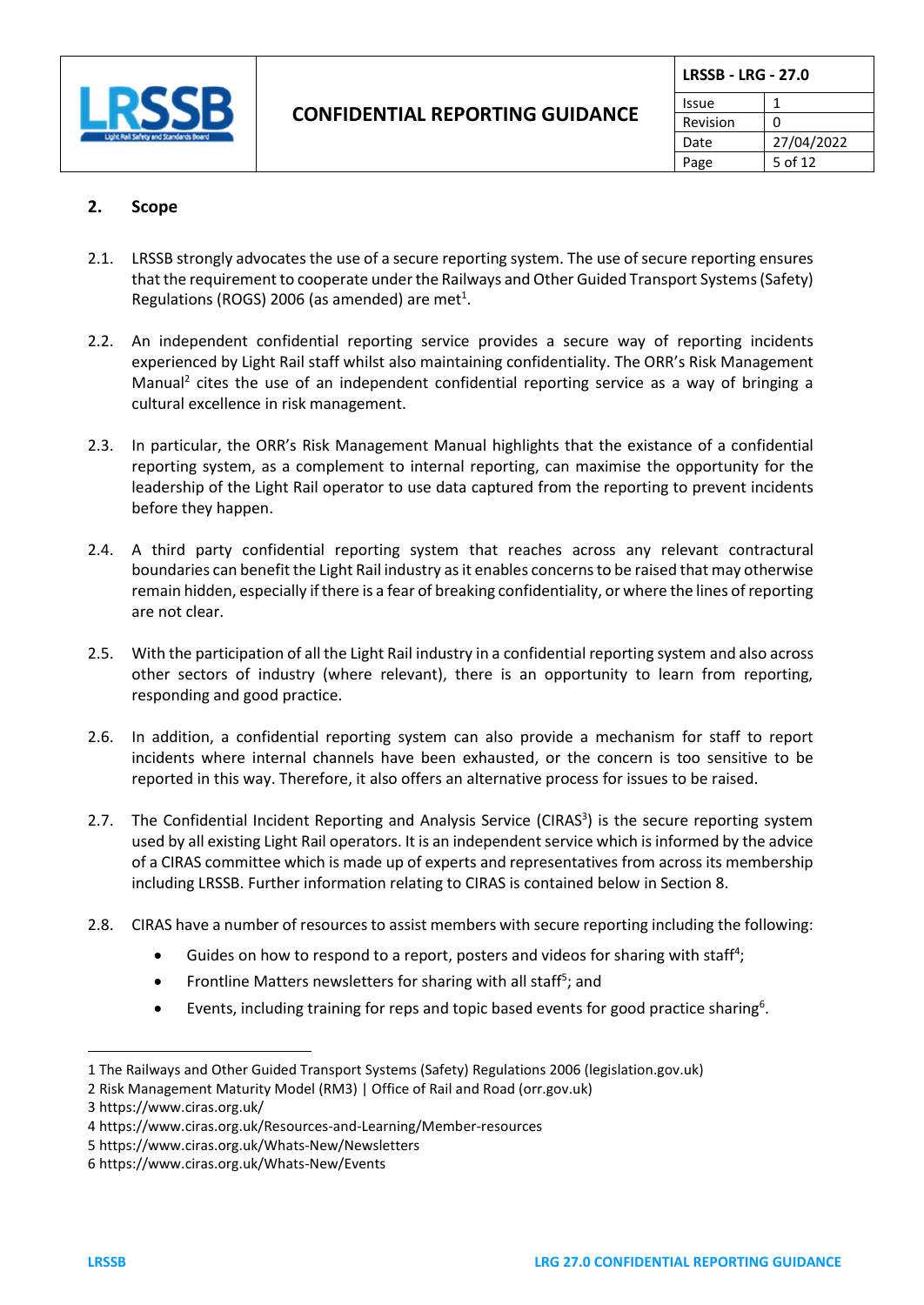

| <b>LRSSB - LRG - 27.0</b> |            |
|---------------------------|------------|
| Issue                     | 1          |
| Revision                  | ŋ          |
| Date                      | 27/04/2022 |
| Page                      | 6 of 12    |

2.9. The guidance within this document needs to be considered alongside the Light Rail system's own responsibilities in ensuring health and safety at work and their own duties under health and safety legislation.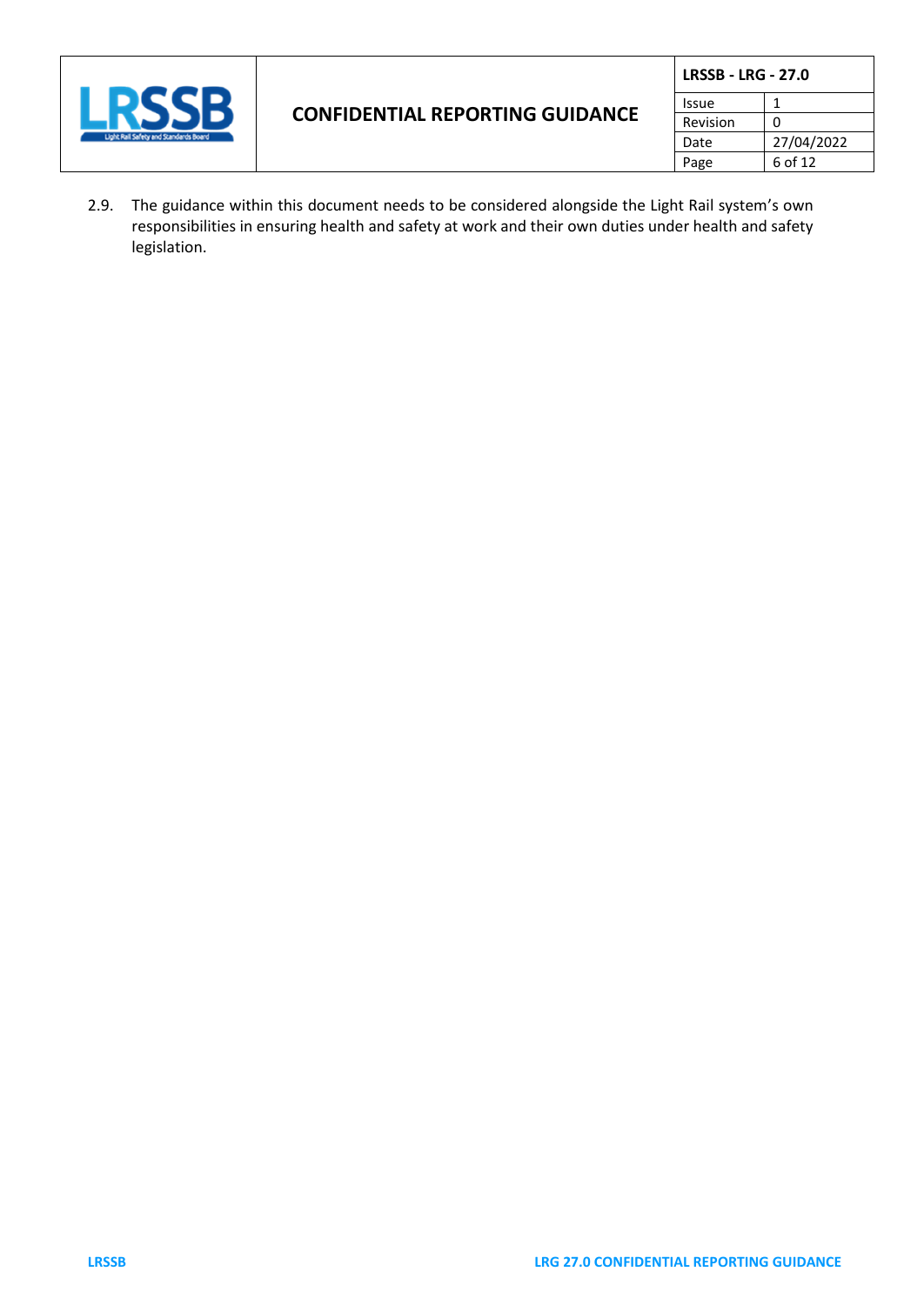

|          | <b>LRSSB - LRG - 27.0</b> |  |
|----------|---------------------------|--|
| Issue    |                           |  |
| Revision |                           |  |
| Date     | 27/04/2022                |  |
| Page     | 7 of 12                   |  |

#### **3. Company Representative and Resourcing**

- 3.1. In order for any confidential reporting system to be effective, it will need to be adequately resourced by staff with the appropriate knowledge and understanding of Light Rail systems, which may include the following (not exclusively):
	- The basic structure and atributes of the Light Rail Industry;
	- The types of organisations in which Light Rail staff typically work;
	- Awareness of relevant contractural arrangements in relation to jurisdiction and responsibilities;
	- An overview of the type of tasks that staff or contractors may be undertaking; and
	- The different work environments within the Light Rail industry.
- 3.2. As part of their commitment to the use of a secure reporting system, Light Rail operators appoint a company representative from their organisation who is responsible for being the single point of contact for the confidential report system within the organisation.
- 3.3. The representative should have appropriate knowledge and experience of the confidential reporting system processes as well as the company's own internal processes. This person would also need to have the ability to work independantly and and not be unduly influenced by their organisation.
- 3.4. The representative's role is also to provide appropriate responses that adequately address the issues within agreed timescales. This includes actively seeking responses from others within their organisation who have been delegated the responsibility of providing the response. They are also responsible for ensuring that responses sent to the reporting system are written in plain English.
- 3.5. The company representative isto support and promote the use of the confidential reporting system alongside other channels available to staff. Refer to Section 4 below for further guidance relating to the publicising of the confidential reporting system.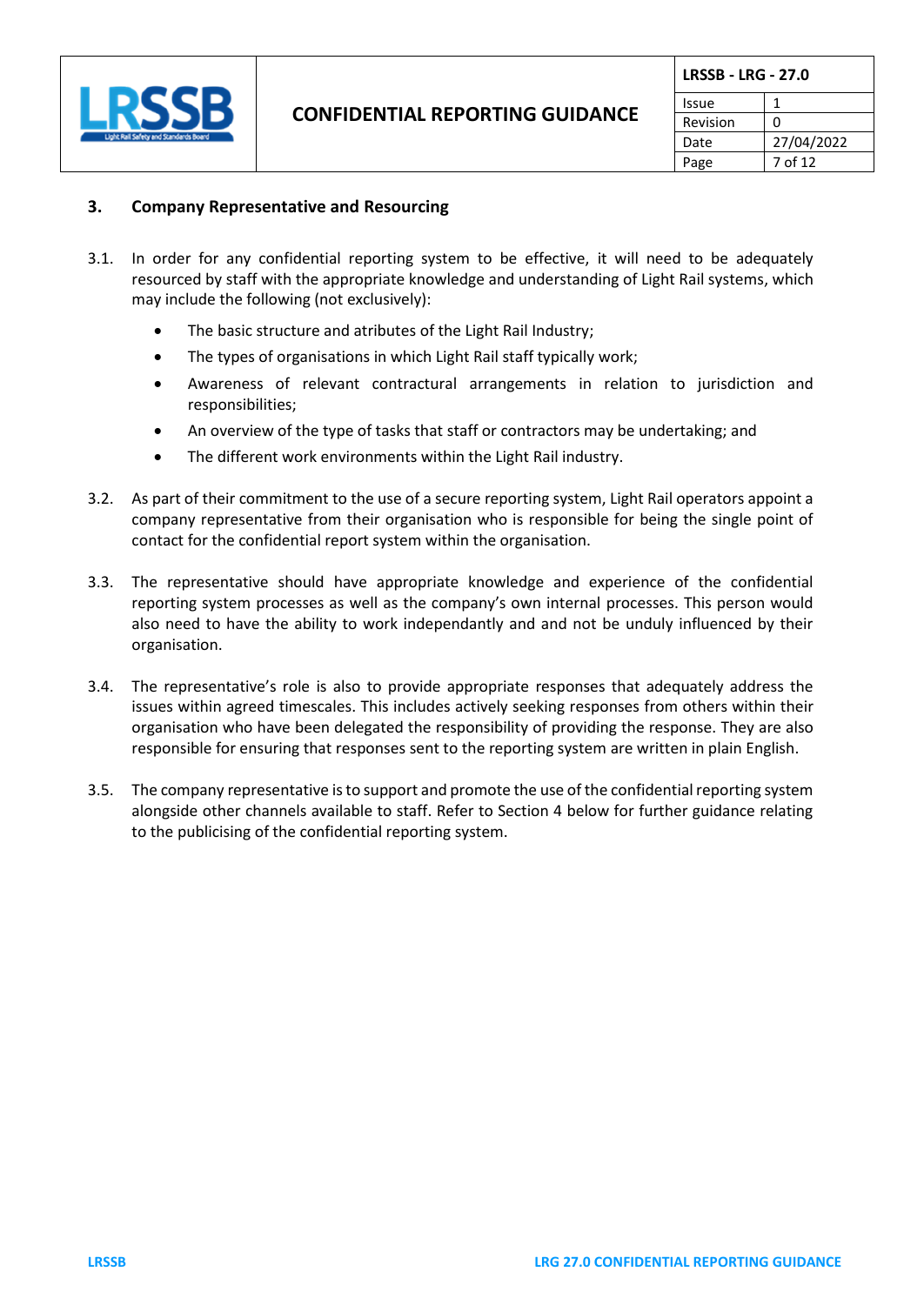

| <b>LRSSB - LRG - 27.0</b> |            |
|---------------------------|------------|
| Issue                     |            |
| Revision                  | O          |
| Date                      | 27/04/2022 |
| Page                      | 8 of 12    |

#### **4. Publicising the Confidential Reporting System**

- 4.1. The Light Rail operator shall make all employees and contractors aware of the secure reporting system and the process for raising reports. They should ensure that relevant information and materials are readily available and accessible to assist staff and facilitate the reporting of incidents to the confidential reporting system.
- 4.2. In addition, the confidential reporting system should be proactively promoted by the Light Rail operator, for example by displaying promotional material in depot break rooms, rest areas, booking points or staff notice boards etc. Resources are available on the CIRAS website to facilitate this including those listed in 2.8 above.
- 4.3. The Light Rail operator should also seek to create and promote an atmosphere where reporting to the confidential reporting system (as well as to internal reporting processes) is seen in a positive light among employees, and they understand the importance and relevance of this reporting to safety and for workers in the Light Rail industry.
- 4.4. A confidential reporting system should complement other established forms of safety reporting and may be of particular importance where normal internal channels have been exhausted without resolution, or where the issue is of such sensitivity that the individual considers that internal channels are not appropriate.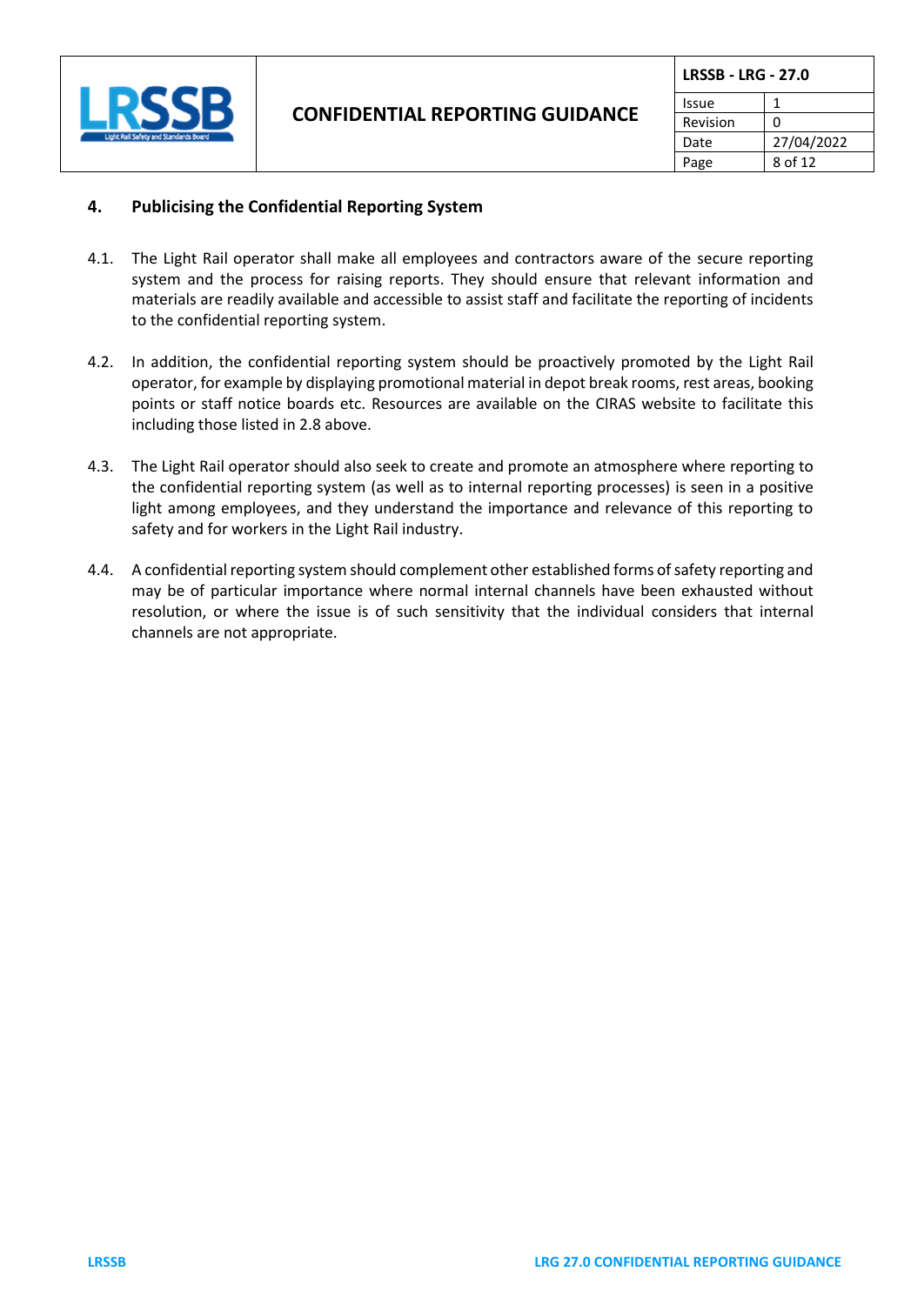

| <b>LRSSB - LRG - 27.0</b> |            |
|---------------------------|------------|
| Issue                     |            |
| Revision                  | n          |
| Date                      | 27/04/2022 |
| Page                      | 9 of 12    |

#### **5. Investigating Safety Reports**

- 5.1. The Light Rail operator has a duty to respond to safety reports that are received from the confidential reporting system and to investigate them so the operator can identify and mitigate the issues raised.
- 5.2. In addition, as well as addressing the issues, the prompt and thorough investigation of incidents increases the credibility of reporting incidents and the secure reporting system. This increases confidence and trust of staff in reporting incidents and in the reporting system as it is seen in a positive light and promotes a positive culture of reporting. A report can also be a useful prompt to review why someone might have chosen to report confidentially, and whether there is any further action that can be taken to lower the barriers to internal reporting.
- 5.3. The reports lodged are sent from the reporting system to the company representative (see Section 3). They and the Light Rail operator are responsible for ensuring that adequate responses are provided by the Light Rail operator within agreed timescales which includes seeking responses from others within the organisation.
- 5.4. The timescales agreed for responses include taking account of any necessary enquiries and investigations to be made within the organisation and for responses to be formulated. If the investigation is lengthy and / or complex, progress reports should be made to the secure reporting system so the person who made the report can be kept informed (by the reporting system).
- 5.5. The response to the report raised should address the subject directly in plain English and respect the motives and anonymity of the person who made the report.
- 5.6. Some systems (for example, CIRAS) allocate a reporting analyst for each report made to the confidential reporting system who liaises with the company representative.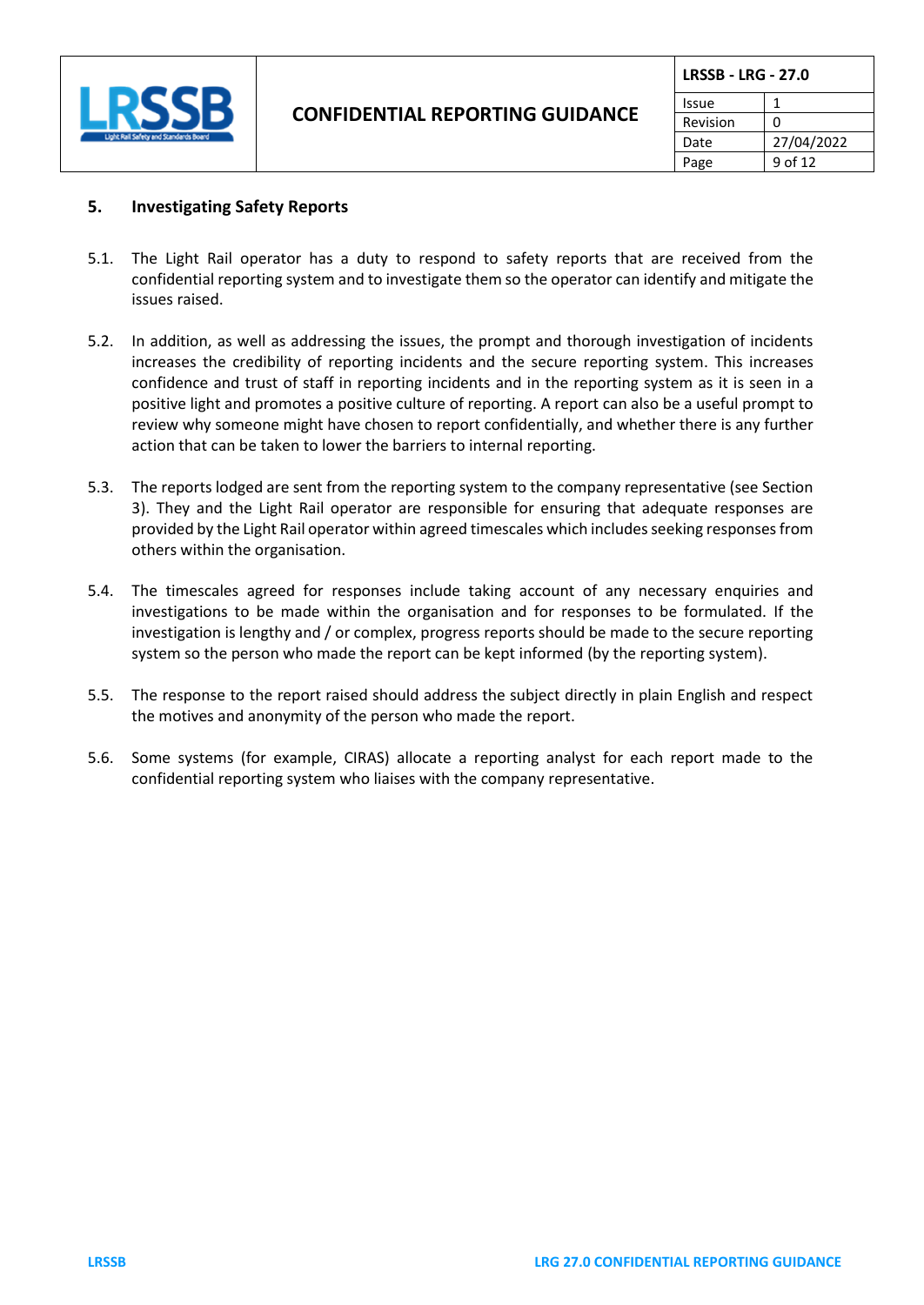

| <b>LRSSB - LRG - 27.0</b> |            |
|---------------------------|------------|
| Issue                     |            |
| Revision                  | O          |
| Date                      | 27/04/2022 |
| Page                      | 10 of 12   |

#### **6. Outcomes**

- 6.1. The use of a secure reporting system enables shared learning across the Light Rail industry as well as other related industry sectors and as such, Light Rail operators should, where appropriate, support this for the benefit of the Light Rail industry and it's employees.
- 6.2. The use of a single secure reporting system can also lead to the Light Rail industry as a whole preventing incidents before they happen, by the sharing of data from concerns that have been raised within one Light Rail system with other UK Light Rail systemsincluding identifying any trends.
- 6.3. The use of a single secure reporting system where incidents are reported that otherwise may not be reported through internal channels also maximises the opportunity for the leadership of the Light Rail operator to use data captured from the reporting to prevent similar incidents before they happen.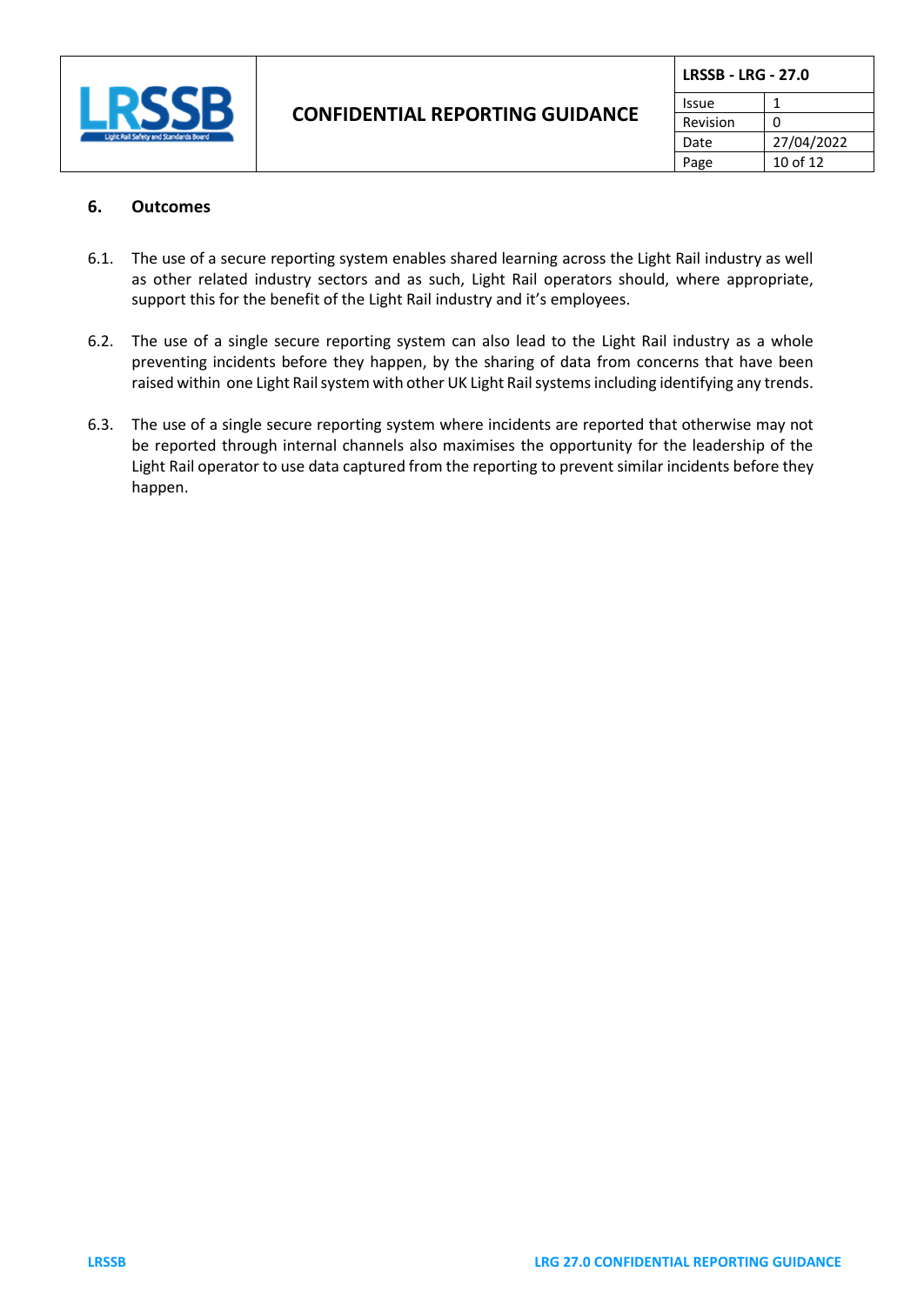

| <b>LRSSB - LRG - 27.0</b> |            |
|---------------------------|------------|
| Issue                     |            |
| Revision                  | ი          |
| Date                      | 27/04/2022 |
| Page                      | 11 of 12   |

### **7. Respecting and Protecting Confidentiality**

- 7.1. The anonymity of any individual who has made a report to the secure reporting system shall be respected and protected at all times.
- 7.2. Light Rail staff must have confidence that any report they make will remain confidential. They need to have the assurance that there will not be attempts to override anonymity or confidentiality, or to try and identify those who made the report from their contents. Any attempts to do this will deter staff from using the secure reporting system due to lack of confidence in reporting matters and thus its effectiveness will be reduced.